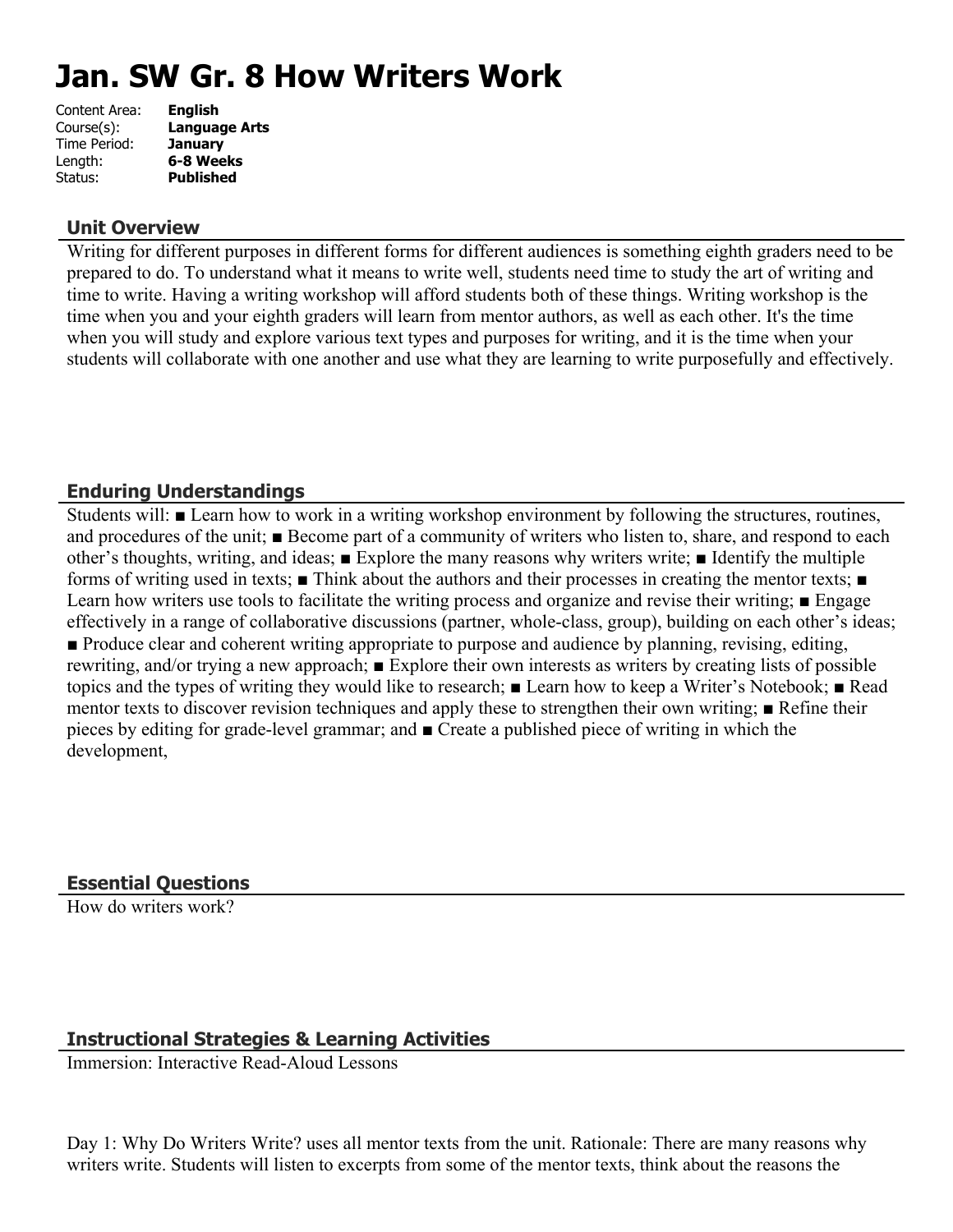authors wrote them, and then draw evidence from the texts to support and reflect on the reasons for their own writing. Common Core State Standards: W.8.3, W.8.4, W.8.5, W.8.7, W.8.8, W.8.9, W.8.10, SL.8.1, SL.8.2, SL.8.3, SL.8.4, SL.8.6, L.8.1, L.8.2, L.8.3, L.8.4, L.8.5, L.8.6

Day 2: Keeping a Writer's Notebook and Filling It With Possibilities uses Writing Down the Bones by Natalie Goldberg and Crow Call by Lois Lowry. Rationale: Writers use their notebooks to gather and record ideas, or "seeds," to consider developing into a published piece of writing. Students will discover the purpose of keeping a Writer's Notebook and begin using it for quick writes to record their ideas in a short amount of time. Common Core State Standards: W.8.3, W.8.4, W.8.5, W.8.7, W.8.9, W.8.10, SL.8.1, SL.8.2, SL.8.3, SL.8.4, SL.8.6, L.8.1, L.8.2, L.8.3, L.8.4, L.8.5, L.8.6

Day 3: Discovering the Many Forms of Writing uses Chicken Soup for the Soul, Real Kids, Real Stories, Real Character by Garth Sundem, and Walking on the Boundaries of Change: Poems of Transition by Sara Holbrook. Rationale: Students will listen to different genres/forms of writing from a few of the mentor texts, draw evidence from them to identify how they are different, and also explore how form, features, and purpose are all connected. Common Core State Standards: W.8.2, W.8.3, W.8.4, W.8.5, W.8.7, W.8.9, W.8.10, SL.8.1, SL.8.2, SL.8.3, SL.8.4, SL.8.6, L.8.1, L.8.2, L.8.3, L.8.4, L.8.5, L.8.6

Day 4: Writing as Inspiration – Looking at Authors' Messages uses Real Kids, Real Stories, Real Character by Garth Sundem. Rationale: Students will listen to inspirational stories and think about the authors' messages, as well as draw evidence from the text to support their thoughts and ideas. They will also reflect on values they think are important and explore how best to relate those values in their own writing. Common Core State Standards: W.8.3, W.8.4, W.8.5, W.8.7, W.8.8, W.8.9, W.8.10, SL.8.1, SL.8.2, SL.8.3, SL.8.4, SL.8.6, L.8.1, L.8.2, L.8.3, L.8.4, L.8.5, L.8.6

Day 5: Finding Your Everyday Voice uses Walking on the Boundaries of Change by Sara Holbrook. Rationale: Poets find inspiration from everyday experiences and emotions. Students will discover how poets use emotive language as well as poetic devices in their writing. They will also learn how to find and use their own voice in their writing. Common Core State Standards: W.8.3, W.8.4, W.8.5, W.8.7, W.8.9, W.8.10, SL.8.1, SL.8.2, SL.8.3, SL.8.4, SL.8.6, L.8.1, L.8.2, L.8.3, L.8.4, L.8.5, L.8.6

Mini-Lessons

Generating Ideas I: Using Lists to Spark Writing Ideas uses Writing Down the Bones by Natalie Goldberg. Rationale: Writers fill their notebooks with lists of ideas and possible topics that they can take through the writing process and develop into published pieces. Students will create lists of possible topics or ideas to write about and then create an idea web or entry using one of these ideas. Common Core State Standards: W.8.1, W.8.2, W.8.3, W.8.4, W.8.5, W.8.7, W.8.8, W.8.9, W.8.10, SL.8.1, SL.8.2, SL.8.3, SL.8.4, SL.8.6, L.8.1, L.8.2, L.8.3, L.8.6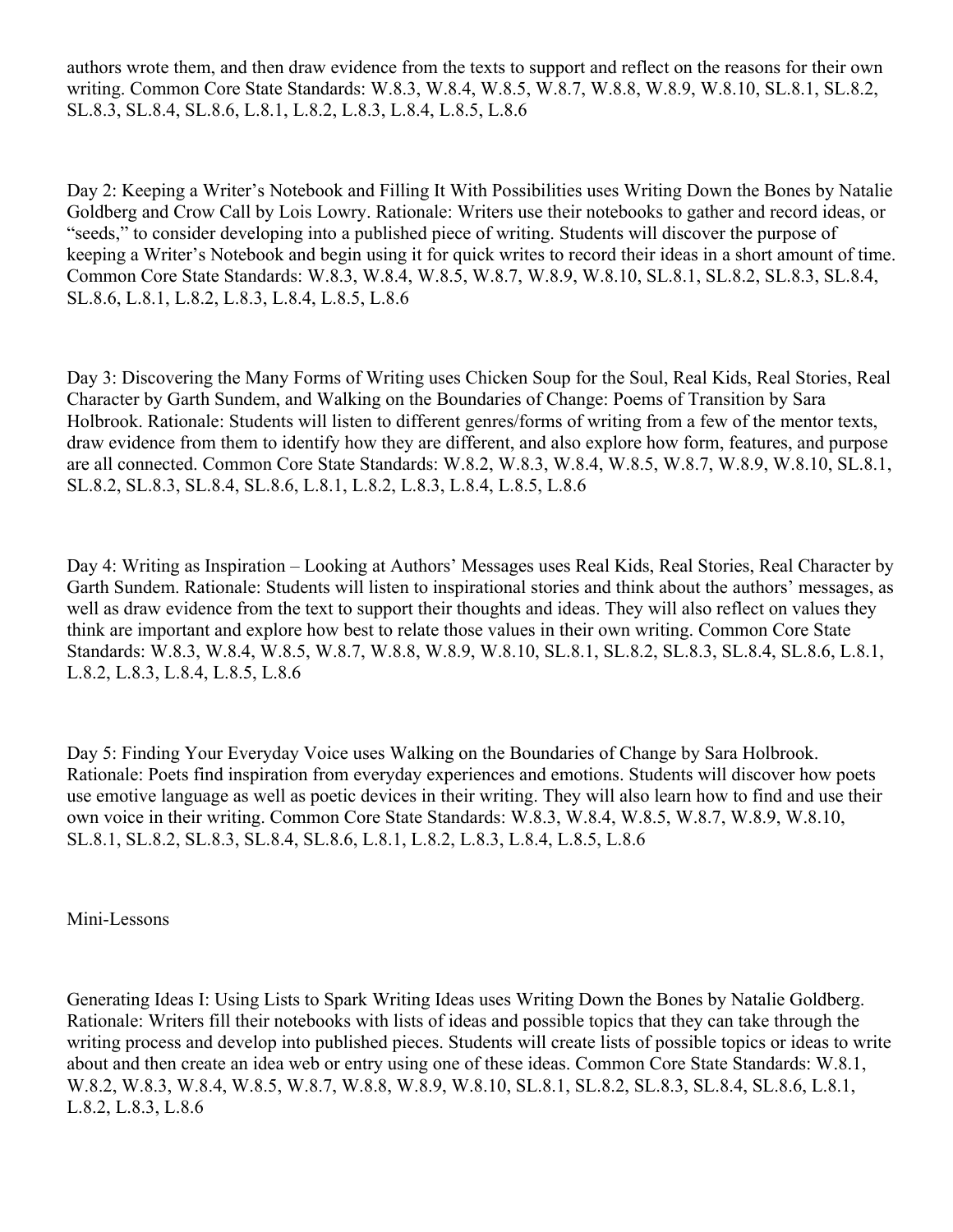Generating Ideas II: Writing Ideas From a Photograph uses Crow Call by Lois Lowry. Rationale: Another way writers can generate ideas is by using photographs as a springboard for writing since each one holds so many stories and memories. Students will generate ideas for their writing by using photographs to reflect on an experience that they have had. Common Core State Standards: W.8.2, W.8.3, W.8.4, W.8.5, W.8.7, W.8.9, W.8.10, SL.8.1, SL.8.2, SL.8.3, SL.8.4, SL.8.5, SL.8.6, L.8.1, L.8.2, L.8.3, L.8.6

Generating Ideas III: Writing From Personal Experiences uses Chicken Soup for the Soul: Inspiration for Writers by Jack Canfield, Mark Victor Hansen, Amy Newmark, and Susan M. Heim (Eds.) and Walking on the Boundaries of Change by Sara Holbrook. Rationale: Every successful writer will tell you that the best writing comes from within. Students will explore how writing about everyday experiences, challenges, and emotions creates a connection between writers and readers. Common Core State Standards: W.8.1, W.8.3, W.8.4, W.8.5, W.8.7, W.8.8, W.8.9, W.8.10, SL.8.1, SL.8.2, SL.8.3, SL.8.4, SL.8.6, L.8.1, L.8.2, L.8.3, L.8.4, L.8.5, L.8.6

Selecting: Narrowing Down a Topic uses Chicken Soup for the Soul: Inspiration for Writers by Jack Canfield, Mark Victor Hansen, Amy Newmark, and Susan M. Heim (Eds.). Rationale: Writers select ideas that are full of possibilities and purpose when deciding what to publish. Students will reread their Writers' Notebooks to reflect on their writing and select an idea they want to publish. Common Core State Standards: W.8.1, W.8.2, W.8.3, W.8.4, W.8.5, W.8.7, W.8.9, W.8.10, SL.8.1, SL.8.2, SL.8.3, SL.8.4, SL.8.6, L.8.1, L.8.2, L.8.3, L.8.5, L.8.6

Collecting: Descriptive Details uses Chicken Soup for the Soul: Inspiration for Writers by Jack Canfield, Mark Victor Hansen, Amy Newmark, and Susan M. Heim (Eds.). Rationale: Writers use the collecting stage of the writing process to elaborate, research, and develop their piece. Students will "collect" descriptive details to further develop their selected topic/idea. Common Core State Standards: W.8.1, W.8.2, W.8.3, W.8.4, W.8.5, W.8.6, W.8.7, W.8.8, W.8.9, W.8.10, SL.8.1, SL.8.2, SL.8.3, SL.8.4, SL.8.5, SL.8.6, L.8.1, L.8.2, L.8.3, L.8.4, L.8.5, L.8.6

Drafting: Organizing According to Form uses all mentor texts from the unit. Rationale: Drafting is the stage of the writing process where writers must consider the structure and form that best suits the ideas they have chosen to publish. Students will choose a strategy to first help them organize their draft into a structure that is meaningful to their purpose and audience. Common Core State Standards: W.8.1, W.8.2, W.8.3, W.8.4, W.8.5, W.8.7, W.8.8, W.8.9, W.8.10, SL.8.1, SL.8.2, SL.8.3, SL.8.4, SL.8.6, L.8.1, L.8.2, L.8.3, L.8.4, L.8.6

Revising I: BIG Revision – Making Purposeful Changes uses all mentor texts from the unit and students' drafts. Rationale: Revision is the stage of the writing process where writers resee and reread their writing to ensure their message or meaning is clear. Students will revise their drafts by using effective techniques to engage their readers. Common Core State Standards: W.8.1, W.8.2, W.8.3, W.8.4, W.8.5, W.8.6, W.8.7, W.8.8, W.8.9, W.8.10, SL.8.1, SL.8.2, SL.8.3, SL.8.4, SL.8.6, L.8.1, L.8.2, L.8.3, L.8.4, L.8.5, L.8.6

Revising II: Show, Don't Tell uses Writing Down the Bones by Natalie Goldberg and students' drafts.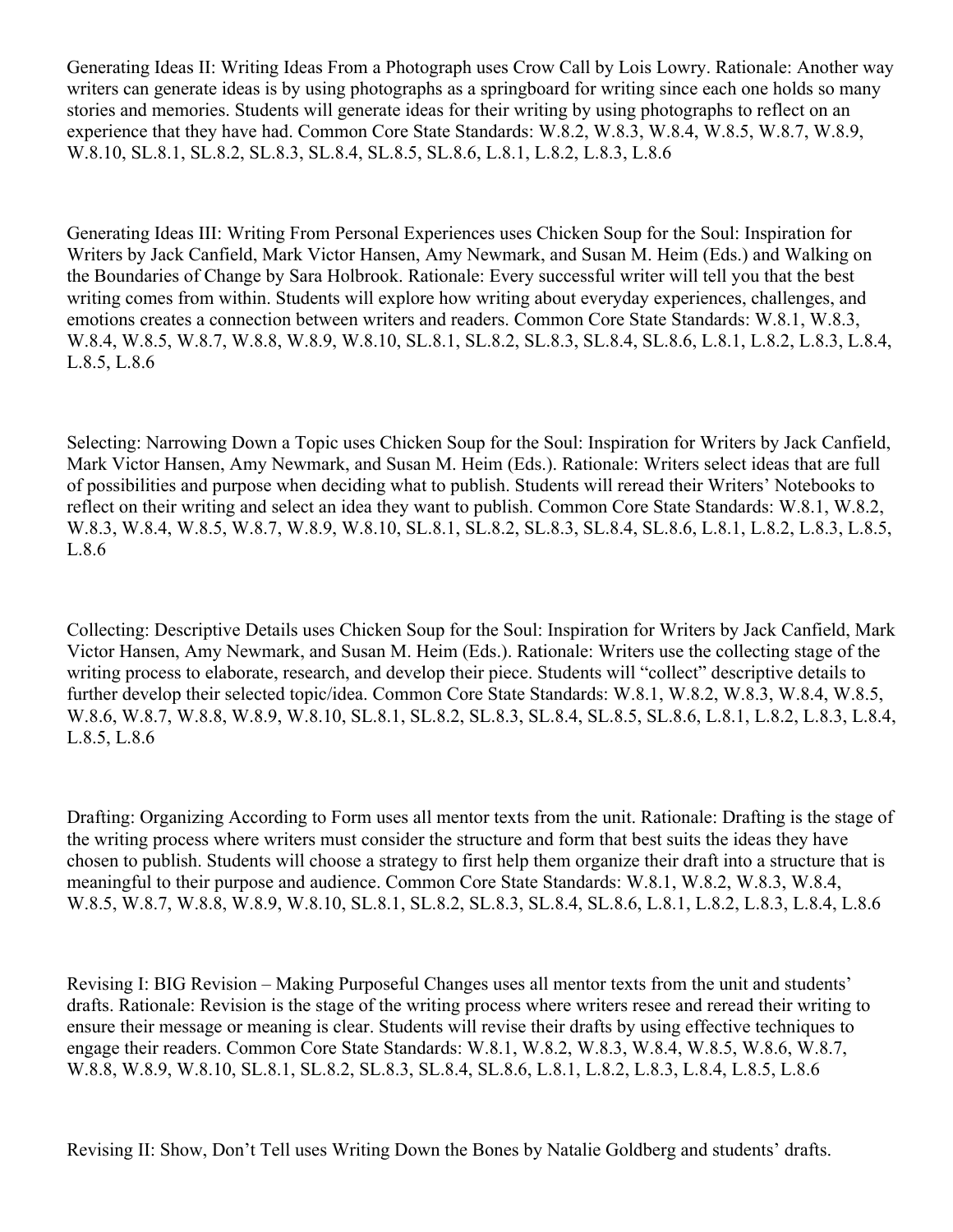Rationale: Revision often has many layers to it. Writers understand that there are many different strategies to "resee" their writing. In this second revision lesson, students will focus on adding relevant descriptive details to their pieces, using precise words and phrases, through a strategy called "show, don't tell." Common Core State Standards: W.8.1, W.8.2, W.8.3, W.8.4, W.8.5, W.8.7, W.8.9, W.8.10, SL.8.1, SL.8.2, SL.8.3, SL.8.4, SL.8.6, L.8.1, L.8.2, L.8.3, L.8.4, L.8.5, L.8.6

Editing: Commas With Purpose uses students' drafts. Rationale: During the editing stage of the writing process, writers consider the conventions of standard English grammar and usage. Punctuation, and particularly the comma, greatly contributes to the sound and meaning of text. Students will understand the usage of commas correctly and purposefully. Common Core State Standards: W.8.1, W.8.2, W.8.3, W.8.4, W.8.5, W.8.7, W.8.9, W.8.10, SL.8.1, SL.8.2, SL.8.3, SL.8.4, SL.8.6, L.8.1, L.8.2, L.8.3, L.8.6

Publishing: Crafting the Perfect Title uses all mentor texts from the unit and students' final drafts. Rationale: The publishing process is the final stage of the writing process, where writers make decisions about how they want to display and share their finished work. The first thing readers see is the title of a piece, so it is very important for young writers to learn how to craft the "perfect title." As students once again "read like writers" by analyzing the titles of the mentor texts, they will be able to think of possible titles for their own pieces of writing. Common Core State Standards: W.8.3, W.8.4, W.8.5, W.8.6, W.8.7, W.8.8, W.8.9, W.8.10, SL.8.1, SL.8.2, SL.8.3, SL.8.4, SL.8.5, SL.8.6, L.8.1, L.8.2, L.8.3, L.8.4, L.8.5, L.8.6

# **Integration of Career Readiness, Life Literacies and Key Skills**

Students will learn how professional writers work.

|                       | Awareness of and appreciation for cultural differences is critical to avoid barriers to<br>productive and positive interaction. |
|-----------------------|---------------------------------------------------------------------------------------------------------------------------------|
| TECH.9.4.8.CI.4       | Explore the role of creativity and innovation in career pathways and industries.                                                |
|                       | An individual's strengths, lifestyle goals, choices, and interests affect employment and<br>income.                             |
| TECH.9.4.8.GCA.2      | Demonstrate openness to diverse ideas and perspectives through active discussions to<br>achieve a group goal.                   |
| <b>TECH.9.4.8.GCA</b> | <b>Global and Cultural Awareness</b>                                                                                            |
| WRK.9.2.8.CAP.12      | Assess personal strengths, talents, values, and interests to appropriate jobs and careers to<br>maximize career potential.      |
| <b>TECH.9.4.8.IML</b> | Information and Media Literacy                                                                                                  |
| TECH.9.4.8.DC.4       | Explain how information shared digitally is public and can be searched, copied, and<br>potentially seen by public audiences.    |
| WRK.9.2.8.CAP.3       | Explain how career choices, educational choices, skills, economic conditions, and personal<br>behavior affect income.           |
| <b>TECH.9.4.8.CI</b>  | Creativity and Innovation                                                                                                       |
| TECH.9.4.8.DC.5       | Manage digital identity and practice positive online behavior to avoid inappropriate forms<br>of self-disclosure.               |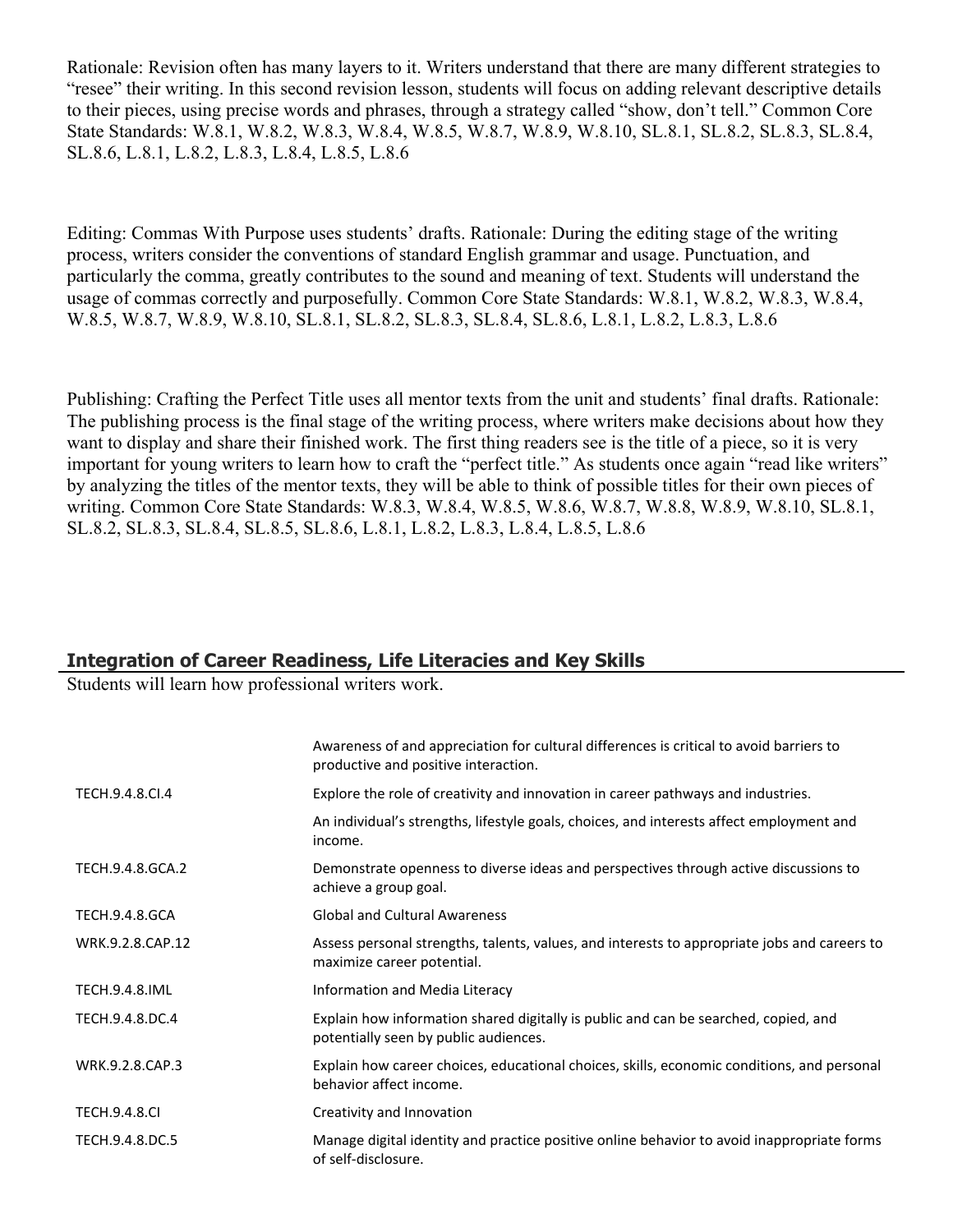| <b>TECH.9.4.8.CT</b> | Critical Thinking and Problem-solving                                                                                                                             |
|----------------------|-------------------------------------------------------------------------------------------------------------------------------------------------------------------|
| WRK.9.2.8.CAP.2      | Develop a plan that includes information about career areas of interest.                                                                                          |
| TECH.9.4.8.IML.2     | Identify specific examples of distortion, exaggeration, or misrepresentation of<br>information.                                                                   |
| TECH.9.4.8.GCA.1     | Model how to navigate cultural differences with sensitivity and respect (e.g., 1.5.8.C1a).                                                                        |
| WRK.9.2.8.CAP.4      | Explain how an individual's online behavior (e.g., social networking, photo exchanges,<br>video postings) may impact opportunities for employment or advancement. |
| <b>WRK.9.2.8.CAP</b> | Career Awareness and Planning                                                                                                                                     |
|                      | An essential aspect of problem solving is being able to self-reflect on why possible<br>solutions for solving problems were or were not successful.               |
| TECH.9.4.8.DC.2      | Provide appropriate citation and attribution elements when creating media products (e.g.,<br>$W.6.8$ ).                                                           |
| TECH.9.4.8.DC.1      | Analyze the resource citations in online materials for proper use.                                                                                                |

# **Technology and Design Integration**

Students will interact with the lesson through the Smartboard. Students will generate publishable writing pieces throughout the unit.

| CS.6-8.8.2.8. ITH. 2 | Compare how technologies have influenced society over time.                                                                                                       |
|----------------------|-------------------------------------------------------------------------------------------------------------------------------------------------------------------|
| CS.6-8.8.1.8.IC.1    | Compare the trade-offs associated with computing technologies that affect individual's<br>everyday activities and career options.                                 |
|                      | Troubleshooting a problem is more effective when knowledge of the specific device along<br>with a systematic process is used to identify the source of a problem. |
| CS.6-8.8.1.8.CS.4    | Systematically apply troubleshooting strategies to identify and resolve hardware and<br>software problems in computing systems.                                   |
| $CS.6-8.1TH$         | Interaction of Technology and Humans                                                                                                                              |
|                      | Economic, political, social and cultural aspects of society drive development of new<br>technological products, processes, and systems.                           |

# **Interdisciplinary Connections**

Various disciplines will be explored through group texts and individual leveled, choice texts.

# **Differentiation**

- Understand that gifted students, just like all students, come to school to learn and be challenged.
- Pre-assess your students. Find out their areas of strength as well as those areas you may need to address before students move on.
- Consider grouping gifted students together for at least part of the school day.
- Plan for differentiation. Consider pre-assessments, extension activities, and compacting the curriculum.
- Use phrases like "You've shown you don't need more practice" or "You need more practice" instead of words like "qualify" or "eligible" when referring to extension work.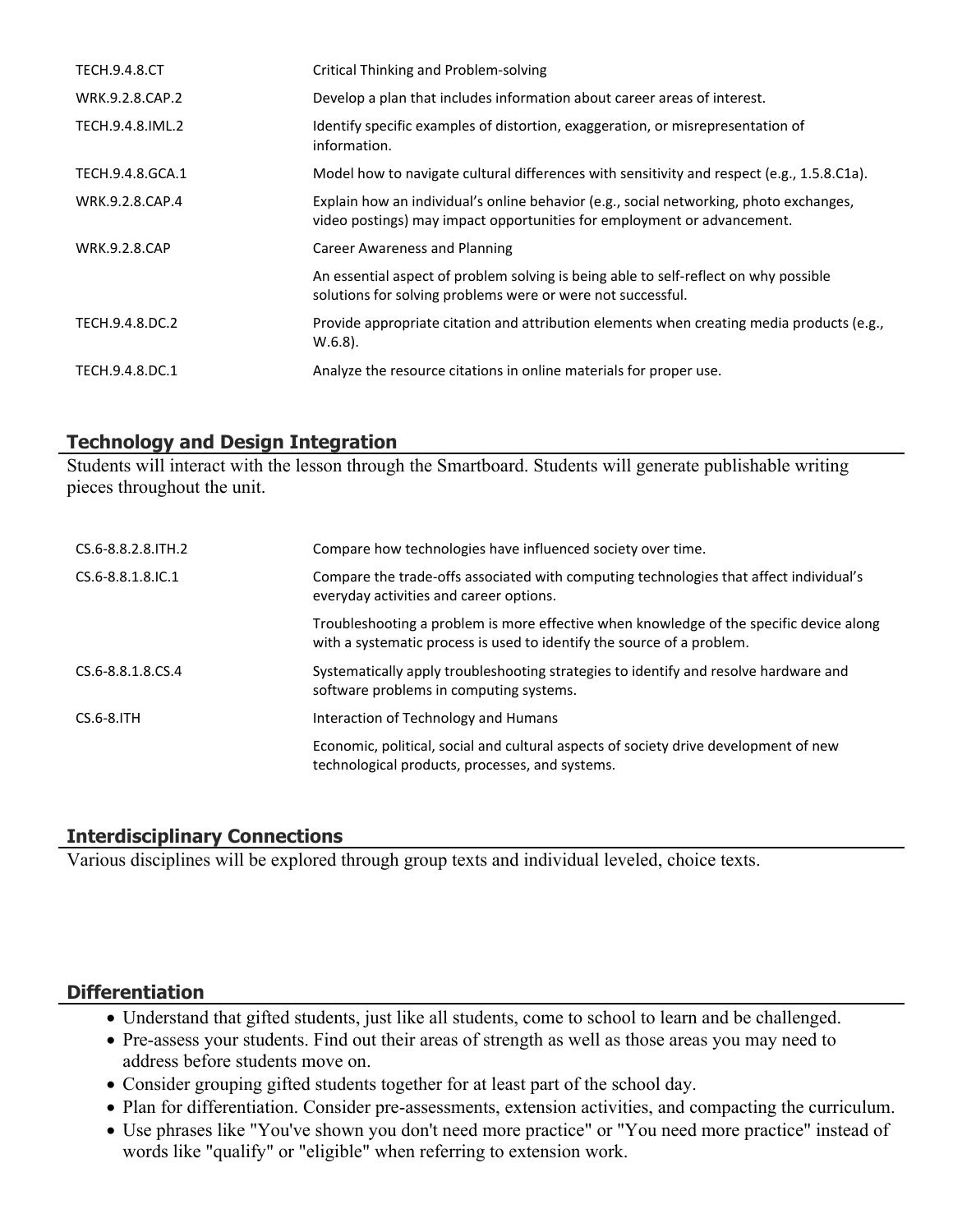- Encourage high-ability students to take on challenges. Because they're often used to getting good grades, gifted students may be risk averse.
- **Definitions of Differentiation Components**:
	- o Content the specific information that is to be taught in the lesson/unit/course of instruction.
	- o Process how the student will acquire the content information.
	- o Product how the student will demonstrate understanding of the content.
	- o Learning Environment the environment where learning is taking place including physical location and/or student grouping

## **Differentiation occurring in this unit:**

Students will have access to leveled libraries of a variety of texts and be able to choose based on interest.

# **Modifications & Accommodations**

Refer to QSAC EXCEL SMALL SPED ACCOMMOCATIONS spreadsheet in this discipline.

## **Modifications and Accommodations used in this unit:**

IEP and 504 accommodations will be utilized.

## **Benchmark Assessments**

 **Benchmark Assessments** are given periodically (e.g., at the end of every quarter or as frequently as once per month) throughout a school year to establish baseline achievement data and measure progress toward a standard or set of academic standards and goals.

## **Schoolwide Benchmark assessments:**

Aimsweb benchmarks 3X a year

Linkit Benchmarks 3X a year

## **Additional Benchmarks used in this unit:**

Writing samples

Aimsweb

## **Formative Assessments**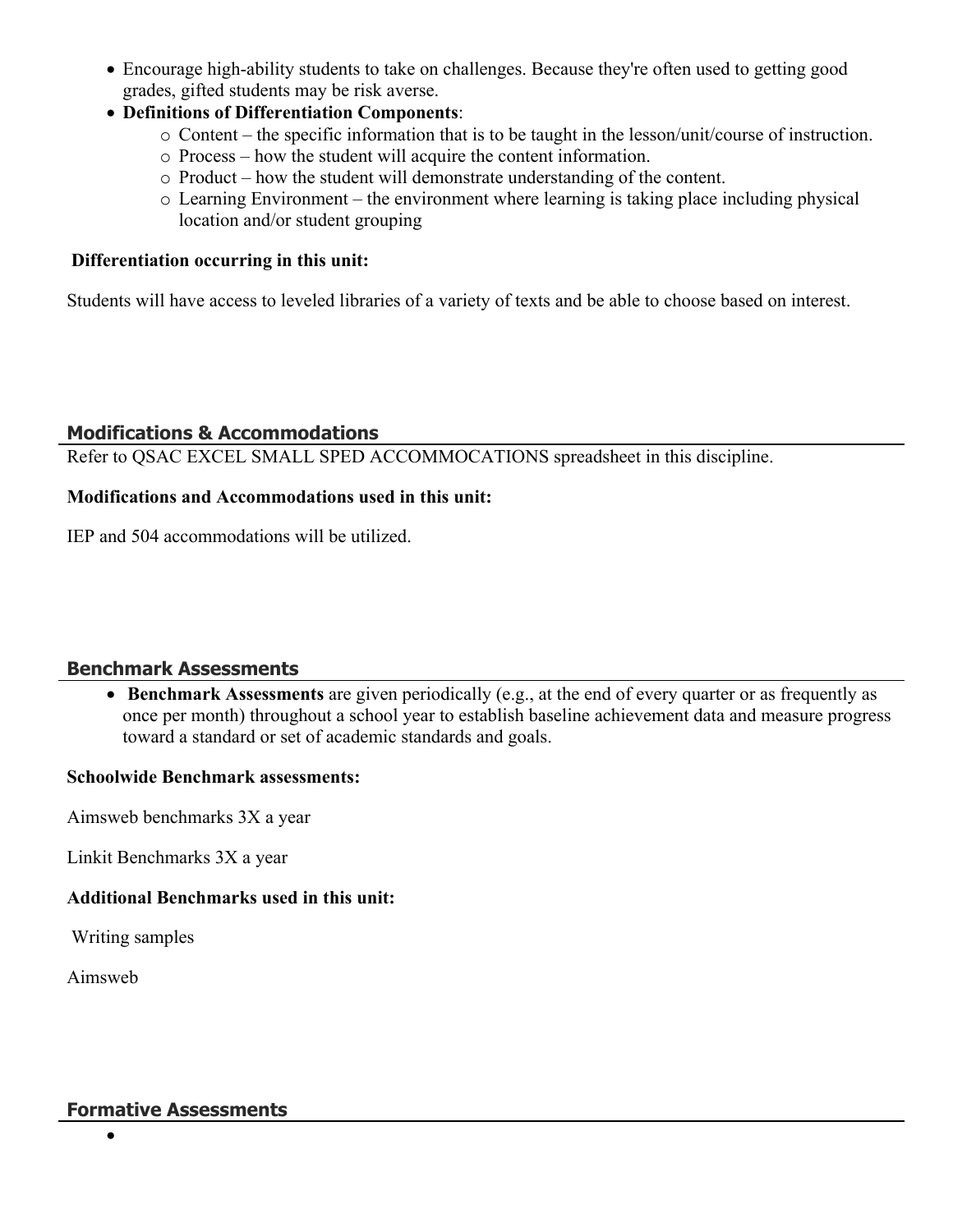Assessment allows both instructor and student to monitor progress towards achieving learning objectives, and can be approached in a variety of ways. **Formative assessment** refers to tools that identify misconceptions, struggles, and learning gaps along the way and assess how to close those gaps. It includes effective tools for helping to shape learning, and can even bolster students' abilities to take ownership of their learning when they understand that the goal is to improve learning, not apply final marks (Trumbull and Lash, 2013). It can include students assessing themselves, peers, or even the instructor, through writing, quizzes, conversation, and more. In short, formative assessment occurs throughout a class or course, and seeks to improve student achievement of learning objectives through approaches that can support specific student needs (Theal and Franklin, 2010, p. 151).

## **Formative Assessments used in this unit:**

Discussion Teacher observation worksheets projects teacher made tests

# **Summative Assessments**

 **Summative assessments** evaluate student learning, knowledge, proficiency, or success at the conclusion of an instructional period, like a unit, course, or program. Summative assessments are almost always formally graded and often heavily weighted (though they do not need to be). Summative assessment can be used to great effect in conjunction and alignment with formative assessment, and instructors can consider a variety of ways to combine these approaches.

## **Summative assessments for this unit:**

## Unit assessments

 Student Self-Reflection: uses a self-reflection questionnaire for students to complete. Rationale: The students should feel a real sense of accomplishment now that they have successfully taken their drafts through the entire writing process to create a published piece. Students will reflect on and evaluate this experience and their resulting products.

# **Instructional Materials**

Instructional material with the Schoolwide, Inc. unit,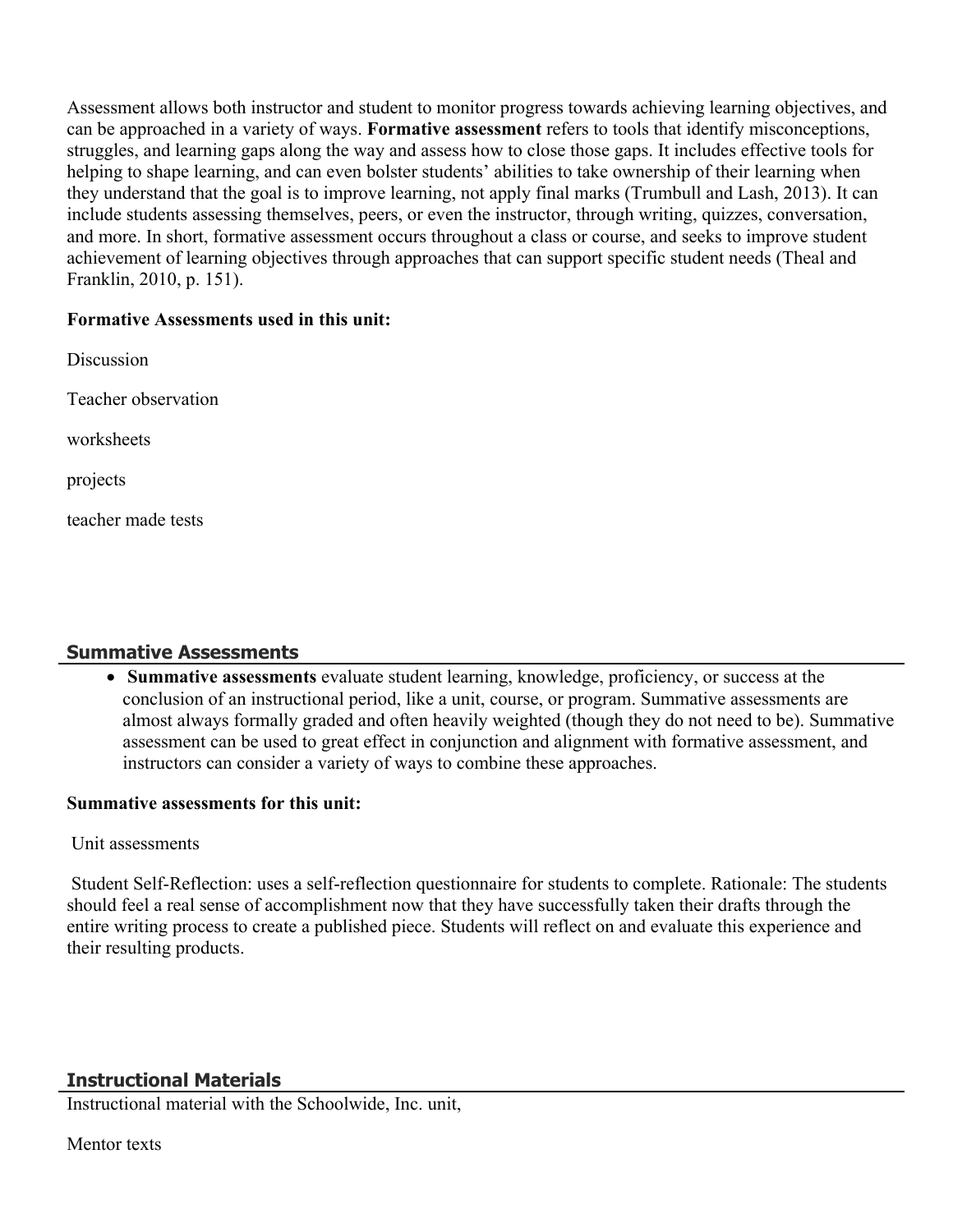Chicken Soup for the Soul: Inspiration for Writers by Jack Canfield, Mark Victor Hansen, Amy Newmark, and Susan M. Heim (Eds.) Crow Call by Lois Lowry Real Kids, Real Stories, Real Character by Garth Sundem Walking on the Boundaries of Change: Poems of Transition by Sara Holbrook Writing Down the Bones: Freeing the Writer Within by Natalie Goldberg

÷,

| <b>Standards</b> |                                                                                                                                                                                                                                                                                                                                       |
|------------------|---------------------------------------------------------------------------------------------------------------------------------------------------------------------------------------------------------------------------------------------------------------------------------------------------------------------------------------|
| LA.SL.8.4        | Present claims and findings, emphasizing salient points in a focused, coherent manner<br>with relevant evidence, sound valid reasoning, and well-chosen details; use appropriate<br>eye contact, adequate volume, and clear pronunciation.                                                                                            |
| LA.SL.8.5        | Integrate multimedia and visual displays into presentations to clarify information,<br>strengthen claims and evidence, and add interest.                                                                                                                                                                                              |
| LA.SL.8.6        | Adapt speech to a variety of contexts and tasks, demonstrating command of formal<br>English when indicated or appropriate.                                                                                                                                                                                                            |
| LA.W.8.1         | Write arguments to support claims with clear reasons and relevant evidence.                                                                                                                                                                                                                                                           |
| LA.L.8.1         | Demonstrate command of the conventions of standard English grammar and usage when<br>writing or speaking.                                                                                                                                                                                                                             |
| LA.L.8.2         | Demonstrate command of the conventions of standard English capitalization, punctuation,<br>and spelling when writing.                                                                                                                                                                                                                 |
| LA.W.8.7         | Conduct short research projects to answer a question (including a self-generated<br>question), drawing on several sources and generating additional related, focused<br>questions that allow for multiple avenues of exploration.                                                                                                     |
| LA.W.8.8         | Gather relevant information from multiple print and digital sources, using search terms<br>effectively; assess the credibility and accuracy of each source; and quote or paraphrase<br>the data and conclusions of others while avoiding plagiarism and following a standard<br>format for citation.                                  |
| LA.L.8.5         | Demonstrate understanding of figurative language, word relationships, and nuances in<br>word meanings.                                                                                                                                                                                                                                |
| LA.W.8.9         | Draw evidence from literary or informational texts to support analysis, reflection, and<br>research.                                                                                                                                                                                                                                  |
| LA.8.L.8.3       | Use knowledge of language and its conventions when writing, speaking, reading, or<br>listening. Use verbs in the active and passive voice and in the conditional and subjunctive<br>mood to achieve particular effects (e.g., emphasizing the actor or the action; expressing<br>uncertainty or describing a state contrary to fact). |
| LA.W.8.2         | Write informative/explanatory texts to examine a topic and convey ideas, concepts, and<br>information through the selection, organization, and analysis of relevant content.                                                                                                                                                          |
| LA.L.8.6         | Acquire and use accurately grade-appropriate general academic and domain-specific<br>words and phrases; gather vocabulary knowledge when considering a word or phrase<br>important to comprehension or expression.                                                                                                                    |
| LA.W.8.10        | Write routinely over extended time frames (time for research, reflection,<br>metacognition/self correction, and revision) and shorter time frames (a single sitting or a<br>day or two) for a range of discipline-specific tasks, purposes, and audiences.                                                                            |
| LA.L.8.4         | Determine or clarify the meaning of unknown and multiple-meaning words or phrases<br>based on grade 8 reading and content, choosing flexibly from a range of strategies.                                                                                                                                                              |
| LA.SL.8.1        | Engage effectively in a range of collaborative discussions (one-on-one, in groups, and                                                                                                                                                                                                                                                |